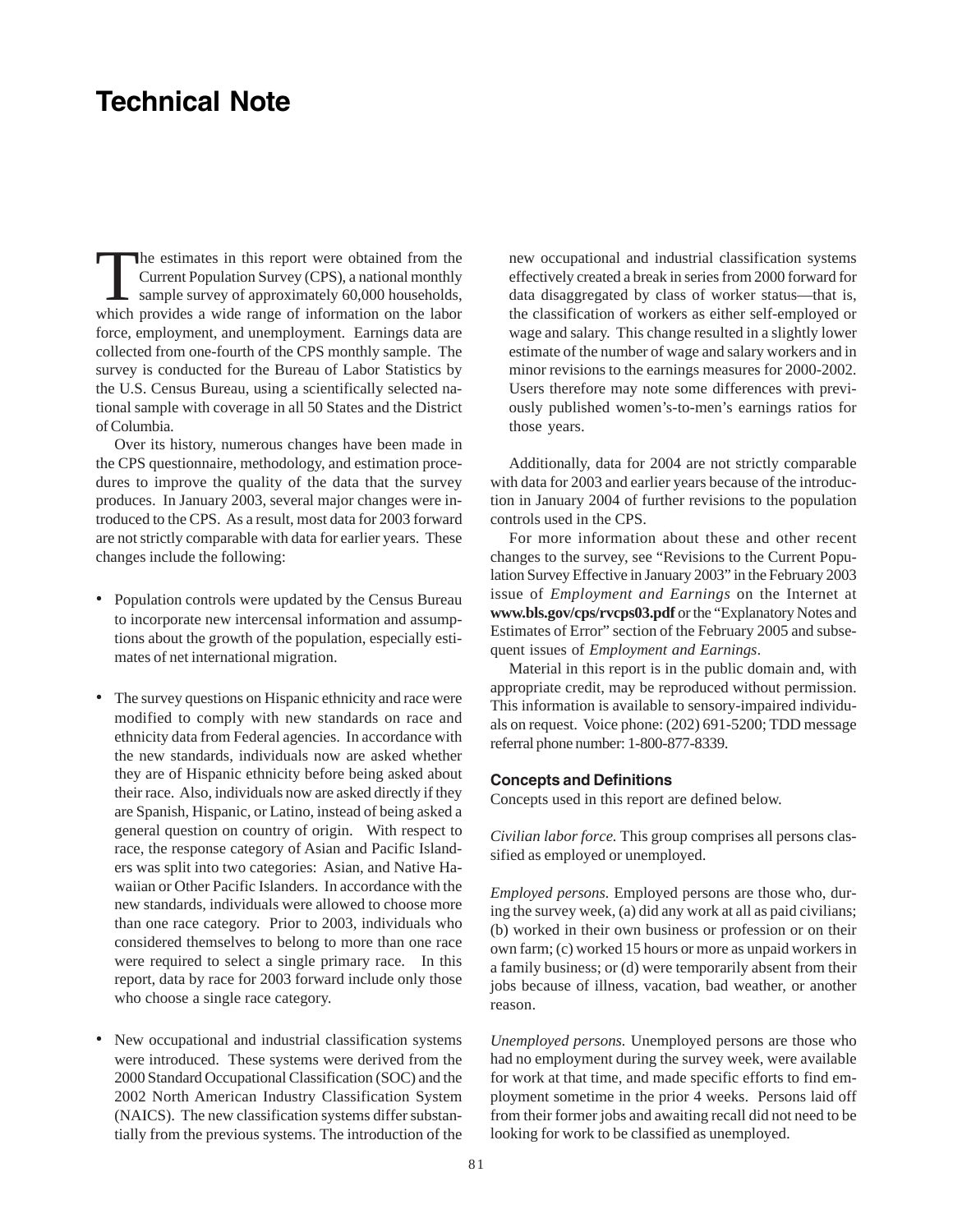*Civilian labor force participation rate.* This rate is the civilian labor force as a percent of the civilian noninstitutional population.

*Unemployment rate.* This rate represents the number unemployed as a percent of the civilian labor force.

*Race.* White, black or African American, and Asian are terms used to describe the race of persons. Persons in these categories are those who selected that race group only. Data for the remaining race categories—American Indian or Alaska Native, Native Hawaiian or Other Pacific Islanders, and persons who selected more than one race category—are included in totals but are not shown separately because the number of survey respondents was too small to develop estimates of sufficient quality for publication. In the enumeration process, race is determined by the household respondent.

*Hispanic or Latino ethnicity.* This term refers to persons who identified themselves in the CPS enumeration process as being Spanish, Hispanic, or Latino. Persons whose ethnicity is identified as Hispanic or Latino may be of any race.

*Family.* A family is a group of two or more persons residing together who are related by birth, marriage, or adoption. Families are classified either as married-couple families or as families maintained by women or men without spouses.

*Usual weekly earnings*. Data are collected on wages and salaries before taxes and other deductions and include any overtime pay, commissions, or tips usually received (at the principal job in the case of multiple jobholders). Earnings of self-employed workers are excluded, regardless of whether their businesses are incorporated. Prior to 1994, respondents were asked how much they usually earned per week. Since January 1994, respondents have been asked to identify the easiest way for them to report earnings (hourly, weekly, biweekly, twice monthly, monthly, annually, other) and how much they usually earn in the reported period. Earnings reported on a basis other than weekly are converted to a weekly equivalent. The term "usual" is as perceived by the respondent. If the respondent asks for a definition of usual, interviewers are instructed to define the term as more than half the weeks worked during the past 4 or 5 months.

*Medians of weekly earnings.* The median is the amount that divides a given earnings distribution into two equal groups, one having earnings above the median, and the other having earnings below the median. The BLS estimating procedure for determining the median of an earnings distribution places each reported or calculated weekly earnings value into a \$50 wide interval that is centered on a multiple of \$50. The value of the median is estimated through a linear interpolation of the interval in which the median lies. Over-the-year changes

in the medians for specific groups may not necessarily be consistent with the movements estimated for the overall group boundary. The most common reasons for this possible anomaly follow: (1) There could be a change in the relative weights of the subgroups. For example, the medians of both 16- to 24-year-olds and those 25 years and over may rise, but if the lower earning 16-to-24 age group accounts for a greatly increased share of the total, the overall median could actually fall. (2) There could be a large change in the shape of the distribution of reported earnings. This could be caused by survey observations that are clustered at rounded values, for example, \$250, \$300, or \$400. An estimate lying in a \$50-wide centered interval containing such a cluster, or "spike," tends to change more slowly than one in other intervals. Medians, for example, measure the central tendency of a multipeaked distribution that shifts over time. As the distribution shifts, the median does not necessarily move at the same rate. Specifically, the median takes relatively more time to move through a frequently reported interval but, once above the upper limit of such an interval, it can move relatively quickly to the next frequently reported earnings interval. BLS procedures for estimating medians mitigate such irregular movements of the measures; however, users should be cautious of these effects when evaluating short-term changes in the medians, as well as in ratios of the medians.

*Hours at work.* These are the actual hours worked during the reference week. For example, persons who normally work 40 hours a week but were off during Columbus Day holiday would be reported as working 32 hours, even though they were paid for the holiday.

*Usual hours,* or *usual full- or part-time status.* Data on persons "at work" exclude persons who were temporarily absent from a job and therefore classified in the zero-hoursworked category, "with a job but not at work." These are persons who were absent from their jobs for the entire week for reasons such as bad weather, vacation, illness, or involvement in a labor dispute. To differentiate a person's normal schedule from his or her activity during the reference week, persons also are classified according to their usual full- or part-time status. In this context, *full-time workers* are those who usually worked 35 hours or more (at all jobs combined). This group includes some individuals who worked less than 35 hours in the reference week for either economic or noneconomic reasons and those who were temporarily absent from work. Similarly, *part-time workers* are those who usually work less than 35 hours per week (at all jobs), regardless of the number of hours worked in the reference week. This may include some individuals who actually worked more than 34 hours in the reference week, as well as those who are temporarily absent from work.

*Wage and salary workers.* These are workers who receive wages, salaries, commissions, tips, payment in kind, or piece rates. The group includes employees in both the private and public sectors but, for purposes of the earnings series, ex